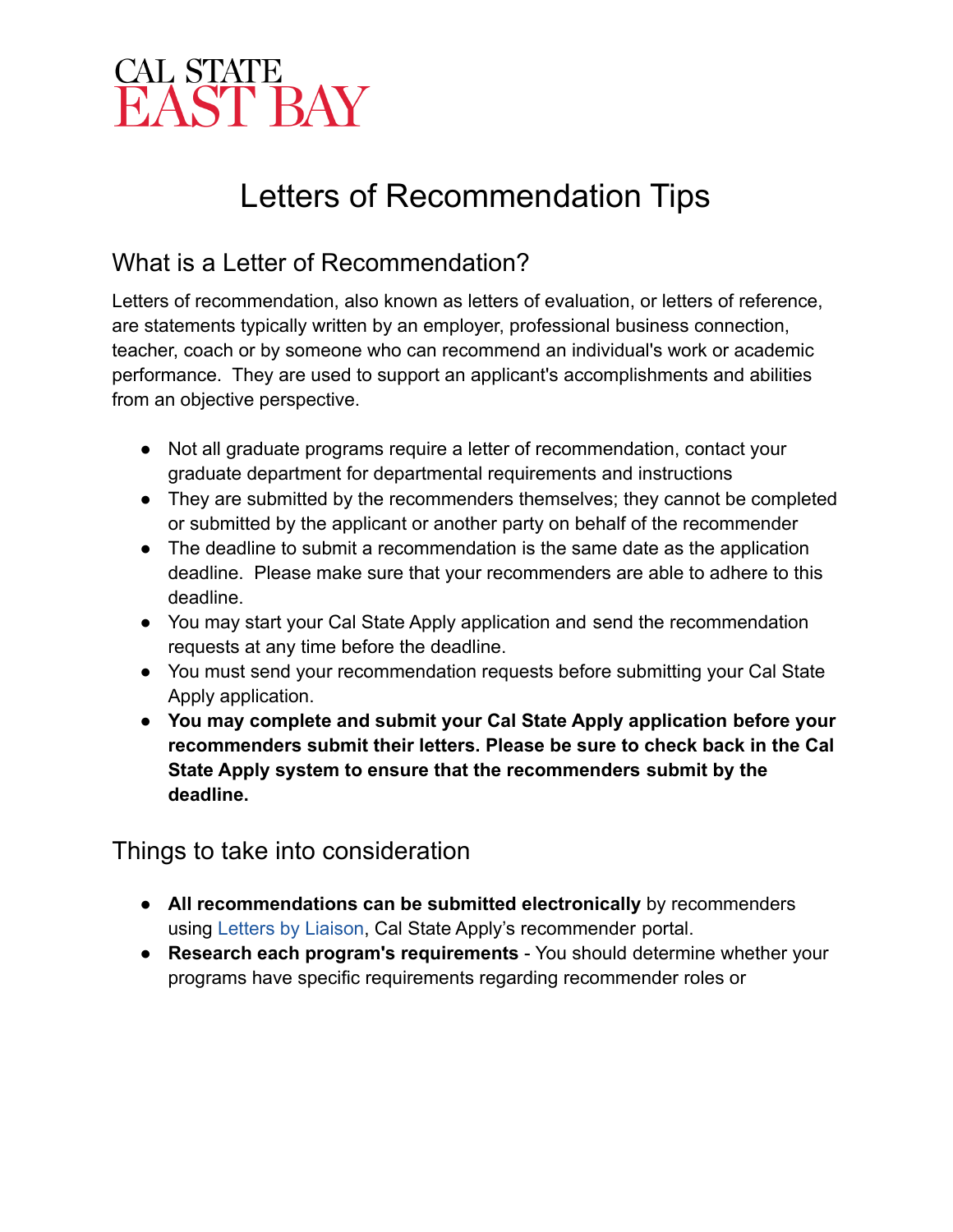relationships before listing recommenders on your application. Many programs have strict guidelines and completed recommendations cannot be removed or replaced.

\*Not all programs require letters of recommendation.

● **Inform your recommenders of what to expect -** Once you choose your recommenders, be sure to inform them about the process and that they will be completing the recommendation electronically. We recommend obtaining the email address that the recommenders monitor daily. They should expect an email from **[calstateapply@liaisoncas.com](mailto:calstateapply@liaisoncas.com)**. It is especially important that they pay attention to any junk or spam folders in case the emails somehow end up there.

- Submit a Request<br>1. Once you have si<br>navigate to the "p<br>recommendation<br>2. In the Recomme 1. Once you have started your Cal State Apply application for Cal State East Bay, navigate to the "program materials" section of the application to find the recommendation section.
	- 2. In the **Recommendations** section, click **Create Recommendation Request**.
	- 3. Enter the recommender's full name and email address.
	- 4. Select the date by which you would like this recommendation completed. This date should be before your program(s) deadline.
	- 5. Enter a brief message or note for the recommender.
	- See **Waiver** below. 6. Select whether you want to waive your right of access to the recommendation.
	- 7. Click the checkboxes to indicate your permission for us (and programs) to contact your recommenders.
	- 8. Click **Save This Recommendation Request** to submit it. Once you do so, an email is immediately sent to the recommender.
	- 9. Confirm with your recommenders that they received the email notification.

## After the Recommendation Has Been Submitted<br>• Use the Check Status tab to monitor the status of your re

● Use the **Check Status** tab to monitor the status of your recommendations. Completed recommendations are marked as "Complete" and have a Complete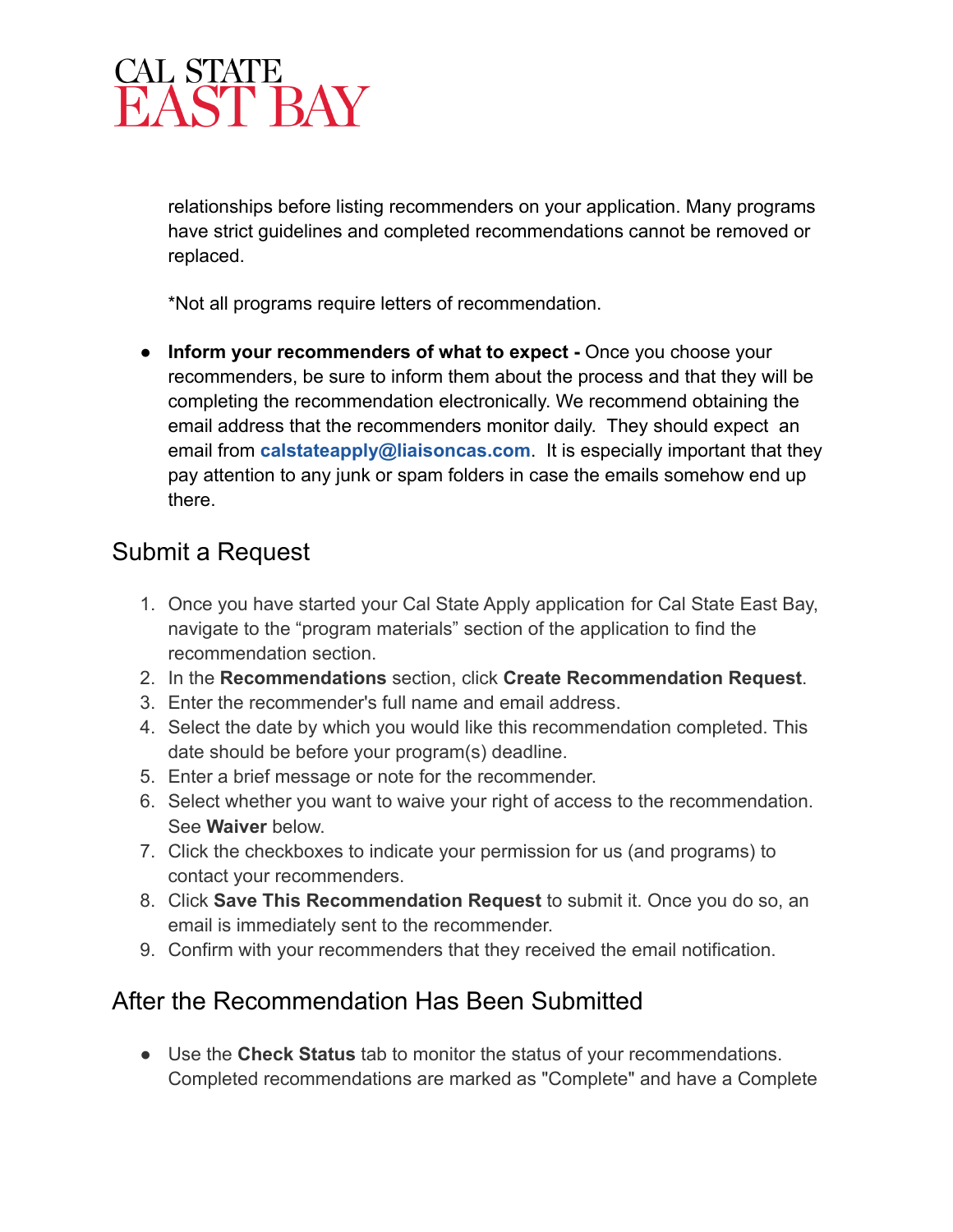Date listed. Follow up with your recommenders if their recommendations are still marked as "Requested" or "Accepted."

- It is your responsibility to ensure that recommendation requests are received and completed on time. Cal State Apply will not notify applicants about missing recommendations.
- Please note that after a recommender has made a submission, it cannot be changed.

### Troubleshooting

### **Resend the Recommendation Request**

If you need to resend a request:

- 1. In the **Recommendations** section, locate the request you wish to resend.
- 2. Click the **pencil icon** to edit the request.
- 3. Scroll to the bottom of the page and click **Resend this Recommendation Request**.

### **Change the Recommender's Email Address**

If you entered an incorrect email address for any recommenders (or if any recommender asks that you send the request to a different email address), you must delete these requests and then re-add them with the correct email.

#### **Changing Your Recommender**

• If you need to change your recommender, please log in to Cal State Apply and navigate to the Program Materials portion of the application.

• Delete the request for the person you are no longer using. Enter the name and email address for the new recommender.

• Please keep in mind that the deadline for recommendations is the same as the application deadline.